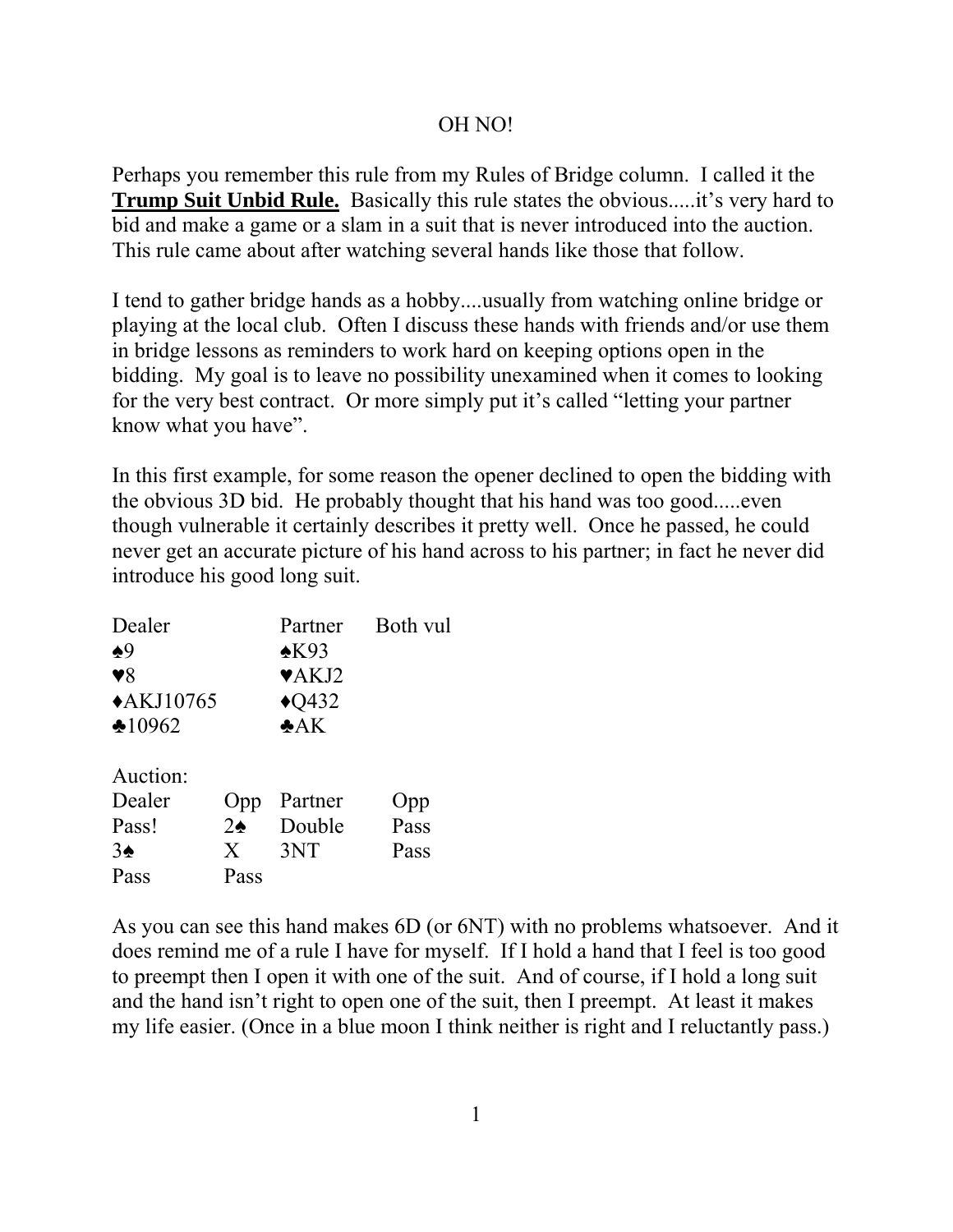The next one I find really difficult to understand. This pair was playing IMPS, not MPs but believe it or not, diamonds (as a natural suit) were never mentioned in the auction. Perhaps the dealer didn't want his partner to play the hand?

| Dealer           | Partner               | Vulnerable                          |  |
|------------------|-----------------------|-------------------------------------|--|
| $*AK1042$        | $\clubsuit 5$         |                                     |  |
| Y-               | ♥AQ109642             |                                     |  |
| $*AKQJ105$       | $*864$                |                                     |  |
| A7               | $\clubsuit KQ$        |                                     |  |
| Auction:         |                       |                                     |  |
| $2\bullet$       |                       | $2\blacklozenge$ (waiting, I guess) |  |
| $2 \spadesuit !$ | $3\blacktriangledown$ |                                     |  |
| 3NT              | 4NT                   |                                     |  |
|                  |                       |                                     |  |

In some respects this pair got what they deserved. The dealer never bid that terrific diamond suit. As it turned out 7♦ makes easily while 6NT went off one when the opponents defended carefully.

This hand brings up an important point. When your partner opens 2♣ you are entitled to give a positive response with a five-card or longer suit if you have two of the top three honors. And if you have that and don't show it then partner has the right to assume your suit is not very good if you bid it later.

Another one:

| Dealer                  | Partner                   |
|-------------------------|---------------------------|
| $\triangle$ KJ7         | $*$ A6                    |
| $\blacktriangledown$ 43 | $\blacktriangledown$ AK65 |
| ◆AKQJ10953              | $\blacklozenge 8$         |
| ♣ -                     | <b>*AKQJ107</b>           |
| Auction:                |                           |
| 1♦                      | $2\bullet$                |
| $2\bullet$              | $2\bullet$                |
| 3NT                     |                           |
| Pass!                   |                           |